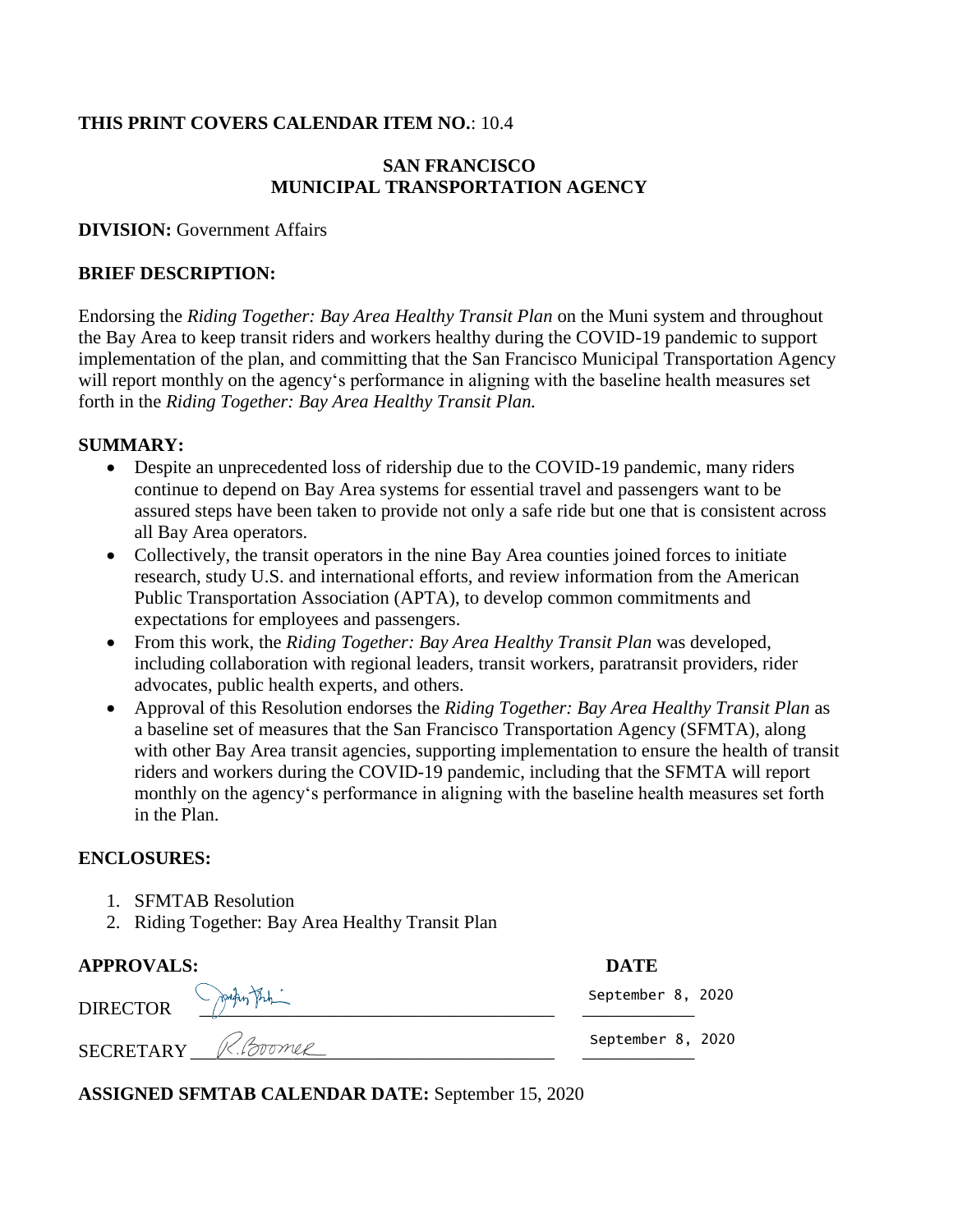# **PAGE 2.**

# **PURPOSE**

Endorsing the *Riding Together: Bay Area Healthy Transit Plan* on the Muni system and throughout the Bay Area to keep transit riders and workers healthy during the COVID-19 pandemic to support implementation of the plan, and committing that the San Francisco Municipal Transportation Agency will report monthly on the agency's performance in aligning with the baseline health measures set forth in the *Riding Together: Bay Area Healthy Transit Plan.*

# **STRATEGIC PLAN GOALS AND TRANSIT FIRST POLICY PRINCIPLES**

Approval of this resolution supports the following SFMTA Strategic Plan Goals and Objectives:

- Goal 1: Create a safer transportation experience for everyone. Objective 1.2: Improve the safety of the transit system.
- Goal 4: Create a workplace that delivers outstanding service. Objective 4.2: Improve the safety, security, and functionality of SFMTA work environments. Objective 4.3: Enhance customer service, public outreach, and engagement.

Approval of this resolution supports the following Transit First policies:

1. To ensure quality of life and economic health in San Francisco, the primary objective of the transportation system must be the safe and efficient movement of people and goods.

# **DESCRIPTION**

Like other Bay Area transit systems, the health of riders and transit workers continues to be SFMTA's number one priority. Despite an unprecedented loss of ridership due to the COVID-19 pandemic, many riders continue to depend on Bay Area systems for essential travel. Survey data increasingly suggests that the majority of riders will return to transit when allowed to do so. Passengers want to be assured steps have been taken to provide a safe ride that is consistent across all Bay Area operators.

The COVID-19 pandemic has presented transit systems with an historic set of challenges, including the need to adjust protocols and procedures to ensure a safe operating environment. Since the start of the pandemic, transit systems have collaborated with each other and with regional leaders, transit workers, rider advocates, public health experts, and others to create the *Riding Together: Bay Area Healthy Transit Plan*, which outlines a baseline set of measures that transit systems will implement to protect riders and workers.

The *Riding Together: Bay Area Healthy Transit Plan* provides guidance in the areas of vehicle disinfecting, physical distancing, face coverings, touchless payments, ventilation, employee personal protective equipment, testing, contact tracing, and employee wellness assessments. The Plan will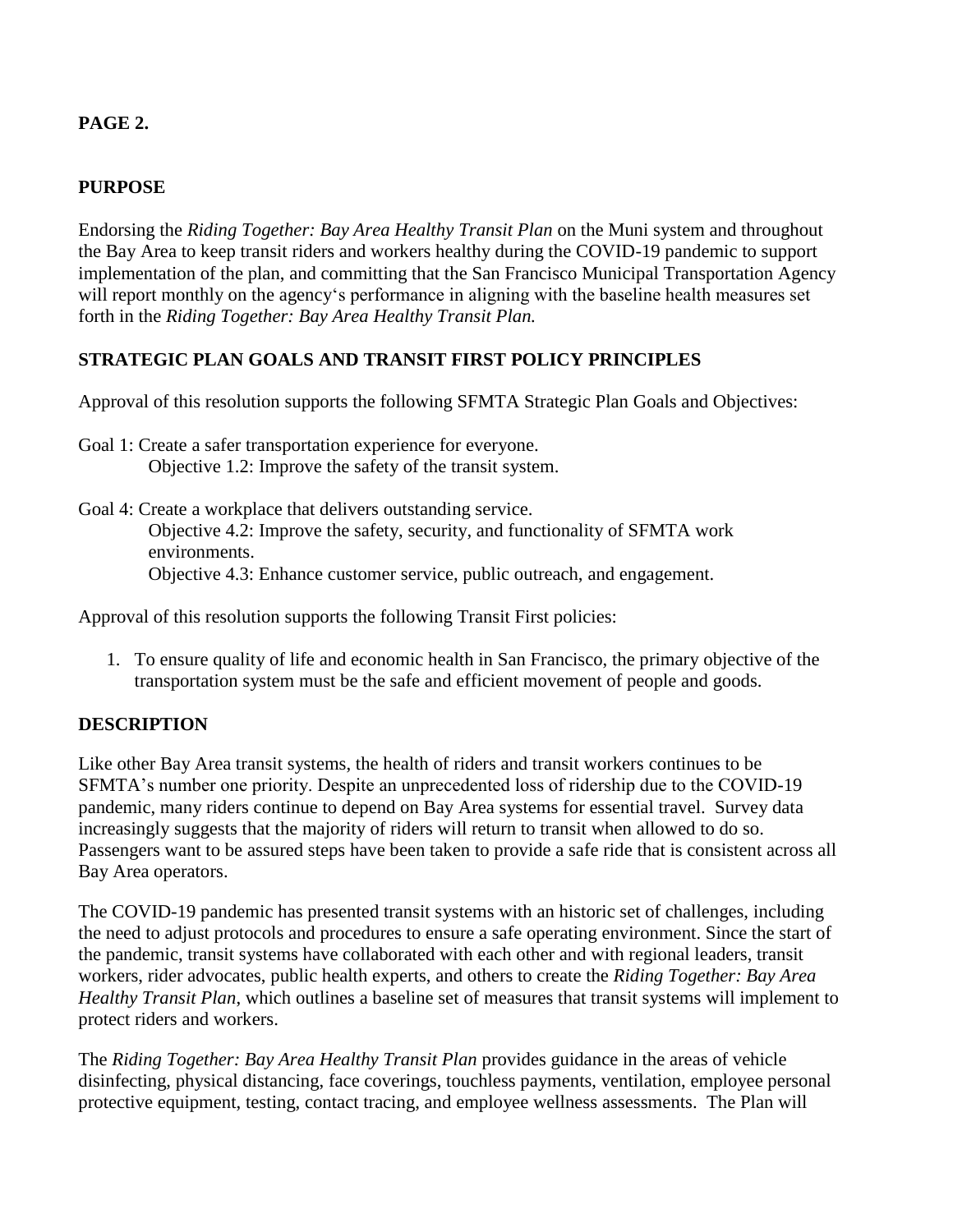# **PAGE 3.**

coexist and complement system specific plans developed by individual transit agencies. It is intended to evolve as transit agencies continue to monitor rider and employee health on their systems and collaboratively take steps to respond to changing conditions.

Specifically, the purpose of the plan is to:

- Identify consistent health and safety standards for public transportation customers to do and public transportation providers to implement as the Bay Area eases out of the COVID-19 stay-at-home order.
- Clarify expectations and responsibilities of transit customers and transit providers.
- Recommend communications strategies and key messages to provide public transportation customer and provider compliance with and support for mitigations.

The Plan currently anticipates that with continued compliance with California-mandated face covering requirements, physical distancing recommendations may change over time to allow for increased vehicle capacity to serve more Bay Area customers, while still complying with epidemiological research and transit best practice.

The guidance may change and adapt as research around COVID-19 evolves, as performance against the Plan is achieved, and/or as the COVID-19 situation in California and the Bay Area changes. In the event that state or local public health orders or directives are more restrictive than the guidance in the Plan, transit providers will follow the stricter measures.

Finally, a set of public transit baseline health metrics are identified (see page 23 of the Plan), which will form the basis of a publicly accessible information "dashboard." Participating transit providers will report regular progress updates to the Metropolitan Transportation Commission (MTC) monthly starting in September.

# **TRANSIT SERVICE IMPACT**

None

# **STAKEHOLDER ENGAGEMENT**

The Metropolitan Transportation Commission formed a 30-member Blue Ribbon Transit Recovery Task Force that has worked with the Bay Area's local public transit agencies to develop the Riding Together: Bay Area Healthy Transit Plan. The Plan was discussed at four meetings of the Task Force between June and September. Development of the Plan included input from regional leaders, transit workers, paratransit providers, rider advocates, public health experts, and others. A Bay Area-wide public communications effort was launched alongside the Plan's release starting with a press event on August 19th and an action to support the Plan was approved by MTC on August 26th.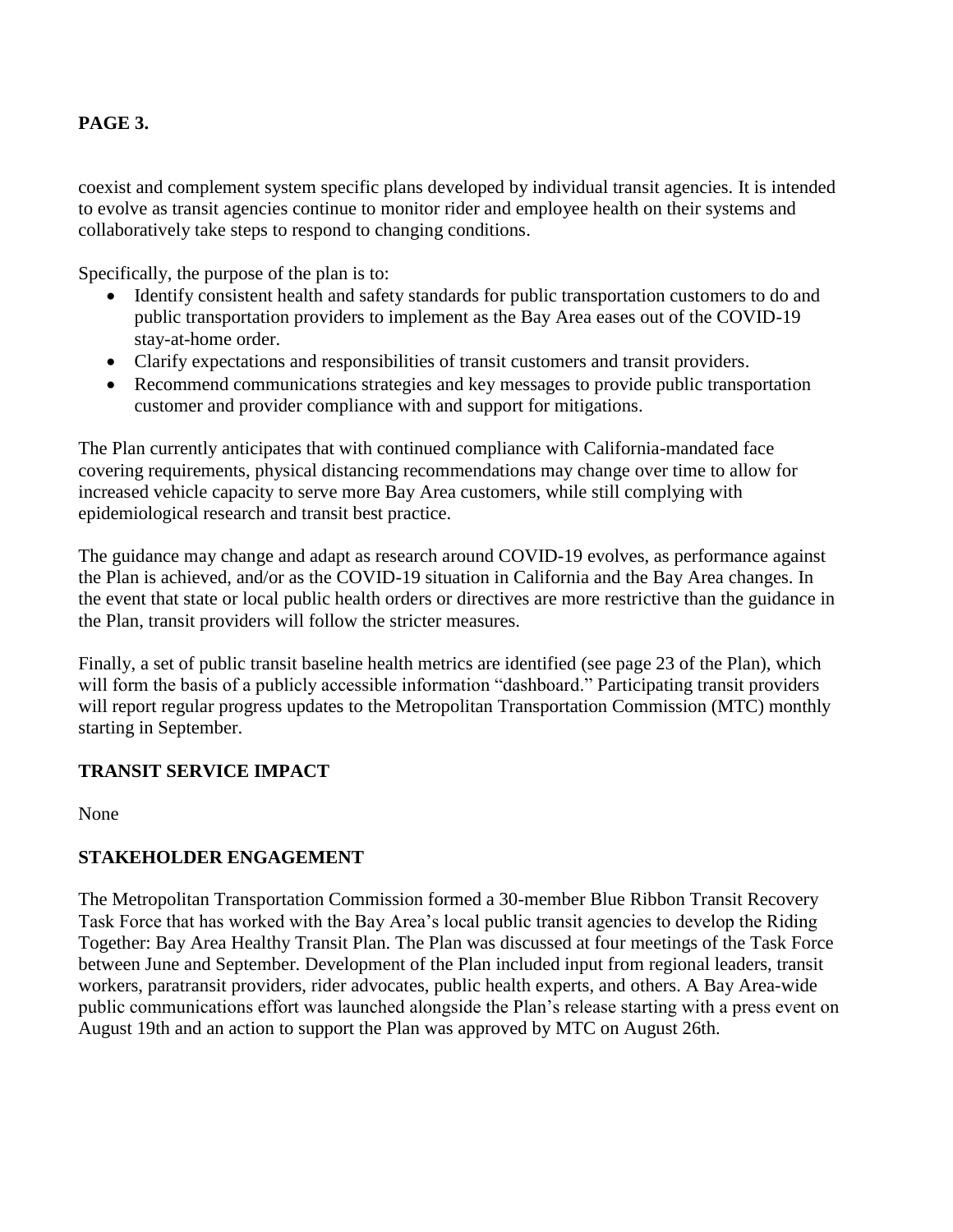## **PAGE 4.**

## **ALTERNATIVES CONSIDERED**

The alternative is to not approve the resolution. Because it is important for the region's operators to stand together and support this guidance to follow public health recommendations consistently throughout the region, staff recommend that the resolution be approved.

# **FUNDING IMPACT**

The Plan includes mitigations, such as enhanced vehicle cleaning, that have associated costs; however, most of these costs are already being incurred by the SFMTA as part of ongoing COVID-19 response and recovery. Minor additional cost will be associated with tracking and reporting on metrics.

## **ENVIRONMENTAL REVIEW**

On August 19, 2020, the SFMTA, under authority delegated by the Planning Department, determined that the Riding Together: Bay Area Healthy Transit Plan is not a "project" under the California Environmental Quality Act (CEQA) pursuant to Title 14 of the California Code of Regulations Sections 15060(c) and 15378(b).

A copy of the CEQA determination is on file with the Secretary to the SFMTA Board of Directors and is incorporated herein by reference.

### **OTHER APPROVALS RECEIVED OR STILL REQUIRED**

MTC has requested that all of the Bay Area's transit operators' governing boards approve a resolution endorsing the Plan, including the baseline set of measures that Bay Area transit agencies will implement to ensure the health of transit riders and workers during the COVID-19 pandemic. Most agencies are expected to adopt such resolutions by the end of September.

The City Attorney's Office has reviewed the calendar item.

### **RECOMMENDATION**

Staff recommends that the SFMTA Board of Directors endorse the *Riding Together: Bay Area Healthy Transit Plan* on our system and throughout the Bay Area to keep transit riders and workers healthy during the COVID-19 pandemic to support implementation and commit that, through the method established for transit system reporting of health metrics related to the COVID-19 pandemic, the San Francisco Municipal Transportation Agency will report monthly on the Agency's performance in aligning with the baseline health measures set forth in the *Riding Together: Bay Area Healthy Transit Plan.*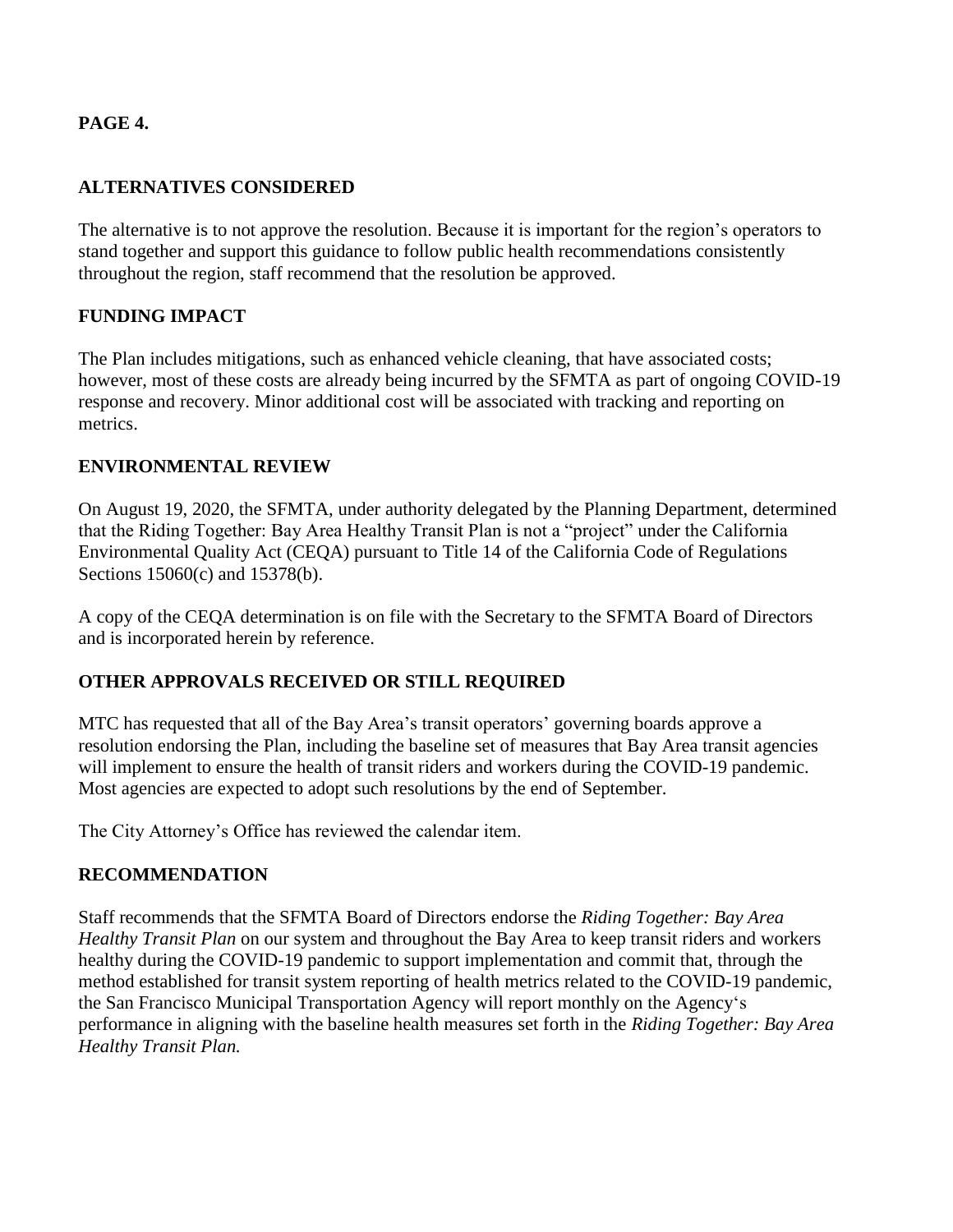#### SAN FRANCISCO MUNICIPAL TRANSPORTATION AGENCY BOARD OF DIRECTORS

RESOLUTION No. \_\_\_\_\_\_\_\_\_\_\_\_\_\_

WHEREAS, Like other Bay Area transit systems, the health of riders and transit workers continues to be San Francisco Municipal Transportation Agency's number one priority; and

WHEREAS, Despite an unprecedented loss of ridership due to the COVID-19 pandemic, many riders continue to depend on Bay Area systems for essential travel; and

WHEREAS, Survey data increasingly suggests that the majority of riders will return to transit when allowed to do so; and

WHEREAS, The COVID-19 pandemic has presented transit systems with an historic set of challenges, including the need to adjust protocols and procedures to ensure a safe operating environment; and

WHEREAS, Since the start of the pandemic, transit systems have collaborated with each other and with regional leaders, transit workers, rider advocates, public health experts, and others to create the Riding Together: Bay Area Healthy Transit Plan, which outlines a baseline set of measures that transit systems will implement to protect riders and workers; and

WHEREAS, The Riding Together: Bay Area Healthy Transit Plan provides guidance in the areas of vehicle disinfecting, physical distancing, face coverings, touchless payments, ventilation, employee personal protective equipment, testing, contact tracing, and employee wellness assessments; and

WHEREAS, The Riding Together: Bay Area Healthy Transit Plan will coexist and complement system specific plans developed by individual transit agencies; and

WHEREAS, The Riding Together: Bay Area Healthy Transit Plan is a living document and is intended to evolve as transit agencies continue to monitor rider and employee health on their systems and collaboratively take steps to respond to changing conditions; and

WHEREAS, On August 19, 2020, the SFMTA, under authority delegated by the Planning Department, determined that the Riding Together: Bay Area Healthy Transit Plan is not a "project" under the California Environmental Quality Act (CEQA) pursuant Title 14 of the California Code of Regulations Sections 15060(c) and 15378(b); and

WHEREAS, A copy of the CEQA determination is on file with the Secretary to the SFMTA Board of Directors, and is incorporated herein by reference; and, now, therefore, be it

RESOLVED, That the San Francisco Municipal Transportation Agency Board of Directors endorses the implementation of the Riding Together: Bay Area Healthy Transit Plan on the SFMTA transit system and throughout the Bay Area to keep transit riders and workers healthy during the